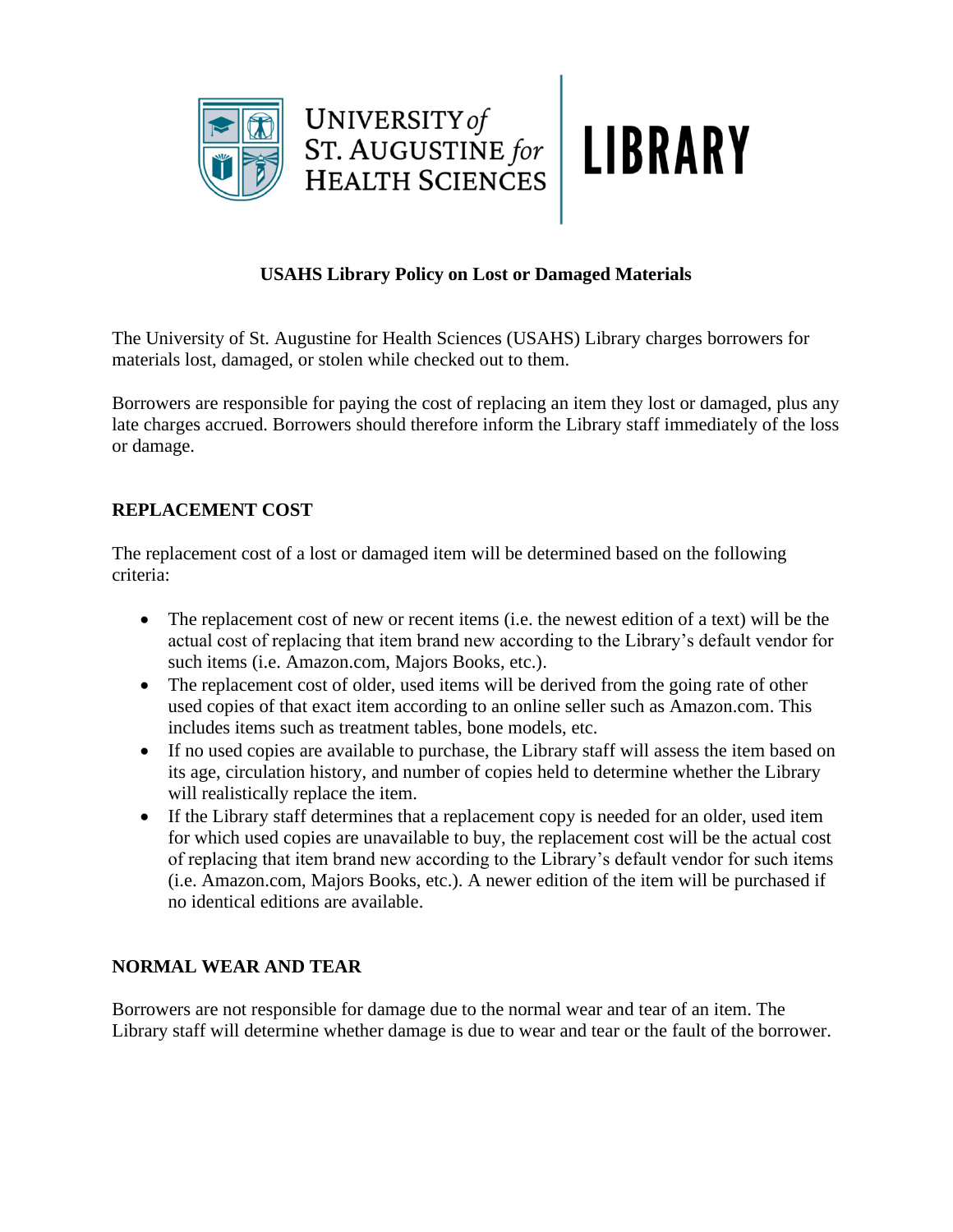#### **DIRECT REPLACEMENT**

Borrowers may choose to directly replace the item themselves, as long as the replacement item is identical to the lost or damaged item, or serves an identical purpose, i.e. a replacement clipboard need not be an exact replica, as long as it's a functional clipboard. Borrowers have 30 days to directly replace the item themselves, or the option to do so is void. The Library staff may decrease this time period if they determine that the item is essential to the Library and needs to be replaced immediately, or if the borrower in question plans to graduate from the University before the 30 day period is over. Borrowers must inform the Library staff immediately if they choose to replace the item themselves.

## **UNRETURNED MATERIALS**

Any library items unreturned after the last day of an academic term will be considered lost and the borrower will be charged the replacement cost of the item, plus a \$10.00 processing fee. If the borrower returns the item after being charged, the replacement cost will be waived. The processing fee cannot be waived. If the borrower pays the replacement cost and then later returns the item, the replacement cost will not be refunded, but the borrower may keep the item in question.

The \$10.00 processing fee applies only to library materials unreturned at the end of an academic term. Library materials lost and reported during an academic term will not carry a processing fee.

## **REFUNDS**

Borrowers may not receive a refund of the replacement cost if they later find the lost item for which they were charged. They do not, however, have to return the item to the library if they have already paid to replace it.

## **PAYMENT/NON-PAYMENT**

Borrowers are responsible for paying replacement charges in a timely manner. Charges must be paid by the end of the academic term in which they were accrued. Borrowers should pay their replacement charges in the library during library hours, or mail a check to the library.

The Library will block the University account of any borrower with unpaid Lost or Damaged Materials charges at the end of an academic term. This will prevent the borrower from accessing his/her grades, requesting transcripts, or graduating until the charges are paid.